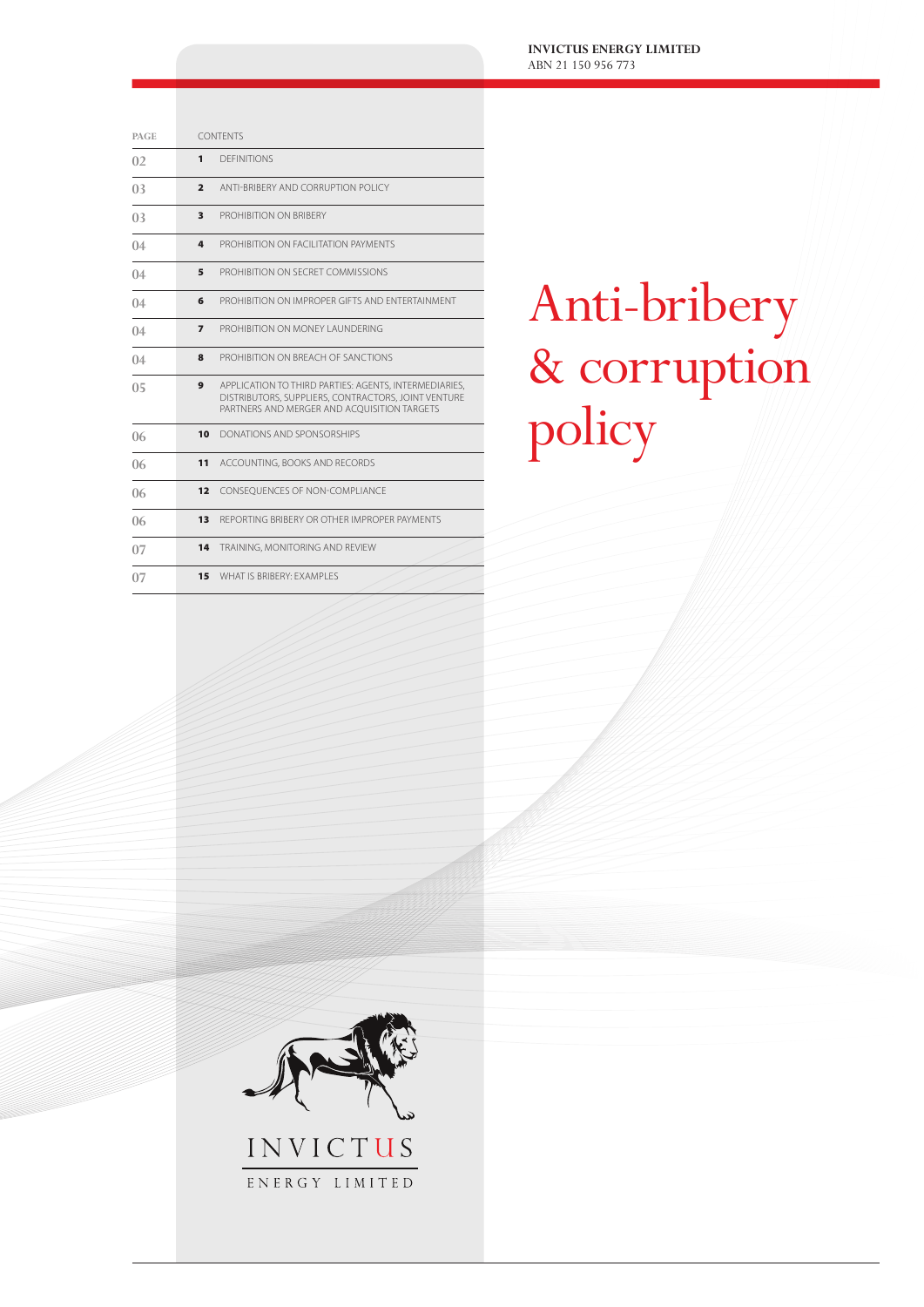The Company strictly prohibits bribery and other unlawful or improper payments made to any individual or entity, as outlined in this Policy. This Policy applies to all persons and entities within the Company's Group, across all operations globally. This Policy reflects the laws that apply in each country in which the Company operates or trades.

### **1** Definitions

For the purpose of this Policy:

**Board** means the board of directors of the Company.

**Bribery** involves improperly giving, offering or promising a benefit (monetary or otherwise) to a person, to obtain or retain a business advantage that is not legitimately due or to induce or reward the improper exercise of the duties or functions of a Public Official or a person within the public or private sector.

**Company Personnel** means all directors, officers and employees of the Company, and all subsidiaries, contractors, secondees, consultants, agents and other individuals or entities that are effectively controlled by the Company or act on its behalf (either directly or indirectly).

**Group** means the Company and its subsidiaries.

### **Public Official** includes:

- an employee, official or contractor of a government body or state-owned or state- controlled enterprise;
- a person performing the duties of an office or position created under a law of a foreign country or by the custom or convention of a country, such as a member of a royal family;
- a person in the service of a government body including a member of the military or the police force;
- a politician, judge or member of the legislature of a local government authority, state, province or country;
- an employee, contractor or person otherwise in the service of a public international organisation (such as the United Nations);
- an individual who is or who holds himself or herself out to be an authorised intermediary or representative of a Public Official; or
- a party official or candidate for public office.

A **Sanctions Law** is one which restricts trade or prohibits other transactions with particular countries, individuals or entities and which has been imposed by Australia, the United Nations or by any country with or in which the Company does business or which otherwise applies to the Company Personnel.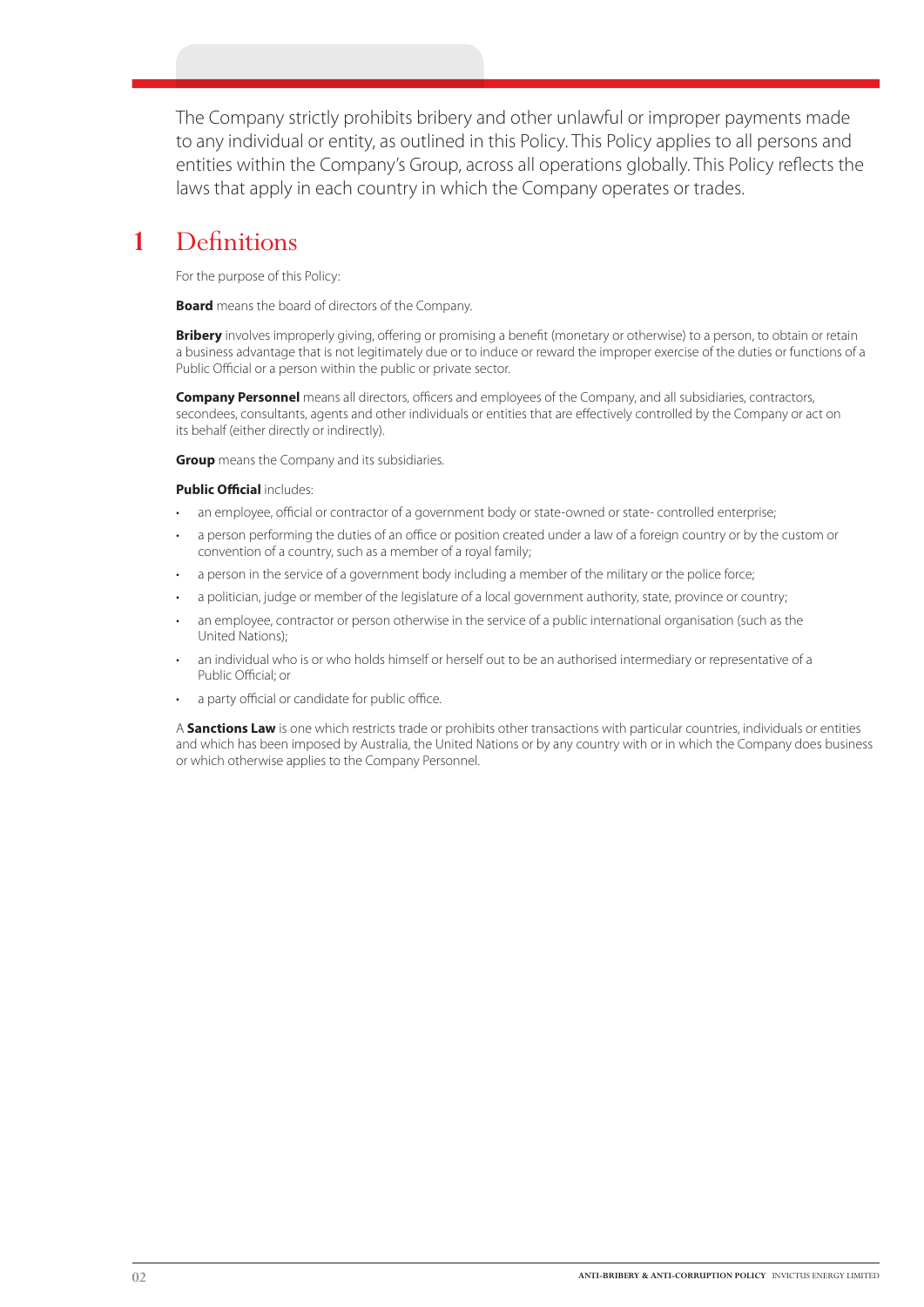# **2** Anti-Bribery and Corruption Policy

### **Introduction**

- 2.1 The Company is committed to conducting its business in accordance with all applicable laws and regulations and in accordance with the highest standards of ethical behaviour at all times.
- 2.2 The Company prohibits any activity that seeks to bribe or otherwise improperly influence a Public Official in any country to act (or omit to act) in a way that differs from that official's proper duties, obligations and standards of conduct.
- 2.3 The Company also prohibits any activity that seeks to bribe or otherwise improperly influence any other individual or company in the public or private sector to act (or omit to act) in a way that differs from the proper performance of their role or function.

### **Application of Policy**

- 2.4 The Policy applies to all Company Personnel. It is the responsibility of all Company Personnel to understand and comply with this Policy and to follow the reporting requirements set out in this Policy.
- 2.5 Any queries regarding how to apply this Policy to a particular event or circumstance should be directed to the Managing Director and Company Secretary.
- 2.6 Overall responsibility for the administration of this Policy lies with the Company's Board.

### **The Laws Apply in Australia and Overseas**

2.7 Laws prohibiting bribery and other improper payments apply in each country in which the Company operates or trades. In addition, a number of these laws, such as the Australian Criminal Code, the US Foreign Corrupt Practices Act and the UK Bribery Act 2010, have extra-territorial reach. This means that, for example, under Australian law an Australian citizen may be prosecuted in Australia even where the relevant activity occurred entirely overseas. These laws apply to the Group as well as Company Personnel.

### **Prohibitions and Requirements**

2.8 The conduct prohibited and/or required by this Policy is set out below.

# **3** Prohibition on Bribery

### **General prohibition**

- 3.1 The Company prohibits the giving, offering, promising, authorising, accepting or requesting of a bribe.
- 3.2 Bribery involves improperly giving, offering or promising a benefit (monetary or otherwise) to a person, to:
	- obtain or retain a business advantage that is not legitimately due; or
	- to induce or reward the improper exercise of the duties or functions of a Public Official or a person within the public or private sector.
- 3.3 The benefit can be direct or indirect.
- 3.4 It is irrelevant whether the payee or recipient of the act of bribery works in the public or private sector. The relevant laws apply to bribery of Public Officials as well as bribery in relation to any commercial transaction in the private sector.
- 3.5 It is irrelevant whether the bribe is accepted or ultimately paid. Merely offering the bribe will be a contravention of this Policy and will usually be sufficient for an offence to be committed.
- 3.6 Liability may arise notwithstanding that the benefit is given or offered indirectly to the person who is sought to be influenced, for instance to a business associate or family member.
- 3.7 In addition to the above, you should check whether any Public Officials you deal with have their own code of conduct or are subject to local laws relating to acceptance of hospitality and gifts. In the Australian public service sector there is a Code of Conduct and Values as well as individual agency guidelines. These guidelines generally provide that acceptance of gifts or hospitality will not be appropriate in a range of circumstances, including where the provider of the gift or hospitality is involved in a tender process with the agency or is the subject of a decision within the discretionary power or substantial influence of the government employee concerned. However, outside such circumstances, the guidelines do permit some acceptance of hospitality in circumstances where that hospitality may genuinely assist the agency to develop and maintain constructive relationships with stakeholders. Examples of bribery are set out in the back of this Policy.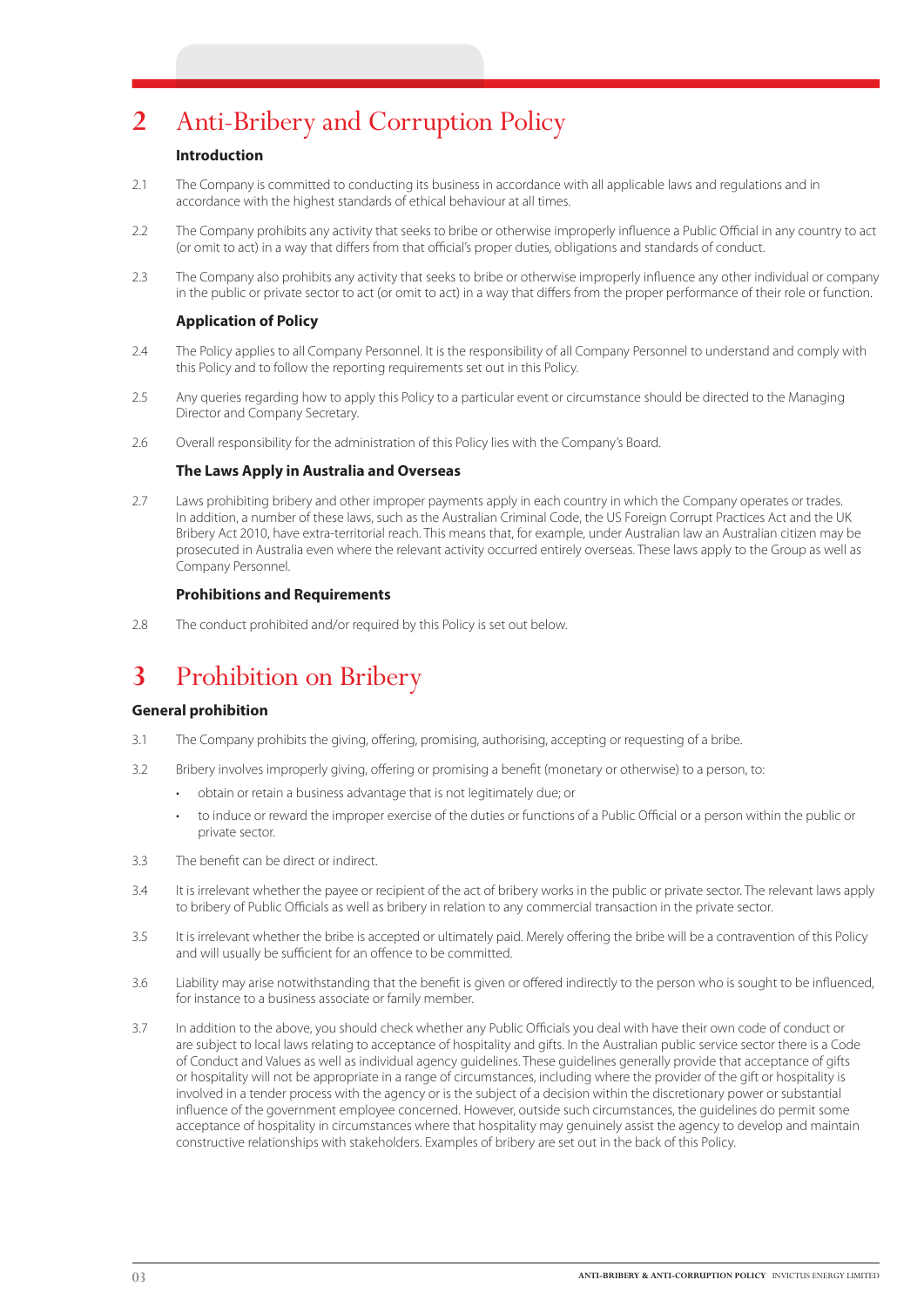# **4** Prohibition on Facilitation Payments

- 4.1 The Company prohibits the making of facilitation payments.
- 4.2 Facilitation payments are minor unofficial payments made to Public Officials either directly or indirectly to expedite or secure the performance of routine government action (for example, to facilitate the expedition of applications for permits and licences). Facilitation payments are prohibited under the laws of many countries in which the Company operates (e.g. Zimbabwe and Australia among others) and under this Policy.

# **5** Prohibition on Secret Commissions

- 5.1 The Company prohibits the paying or receiving of secret commissions or payments to any person or entity.
- 5.2 Secret commissions or payments occur where a commission from a third party is taken or solicited without disclosing that commission to their principal. The secret commission is given as an inducement to that person to use their position to influence the conduct of their principal's business. This would include, for instance, making a payment to an employee or agent of a customer of the Company, where that employee or agent does not disclose the payment to the customer, in return for obtaining a commercial advantage to the Company from that customer.

# **6** Prohibition on Improper Gifts and Entertainment

- 6.1 The Company prohibits the giving or receiving of gifts, entertainment or sponsored travel in circumstances which could be considered to give rise to undue influence.
- 6.2 Gifts, entertainment and sponsored travel must not be provided or accepted unless in accordance with this Policy.
- 6.3 The practice of giving corporate gifts and arranging corporate hospitality varies between countries, regions and industries, and what may be common and appropriate in one place may not be in another. Company Personnel must approach this issue carefully and conservatively.

# **7** Prohibition on Money Laundering

- 7.1 The Company prohibits any forms of money laundering in connection with its business activities.
- 7.2 Money laundering is the process by which a person or entity conceals the existence of an illegal source of income and then disguises that income to make it appear legitimate.
- 7.3 Use by the Company of proceeds of illegal activity can give rise to liability to the Company and/or to individuals involved in that conduct.
- 7.4 If you become aware of any transaction that you think might involve the payment or receipt of proceeds of any unlawful activity you should contact the Managing Director and Company Secretary immediately.

### **8** Prohibition on breach of Sanctions

- 8.1 The Company prohibits the making of any payment or engaging in any transaction that is in breach of any Sanctions Law. This includes:
	- the providing or receiving of any payment, other benefit, goods or service, directly or indirectly, to or from any individual or entity that is subject to a Sanctions Law;
	- any activity in connection with a designated country, where that activity is prohibited by a Sanctions Law;
	- encouraging, permitting or otherwise allowing any person or entity acting on behalf of the Company to engage in any conduct or transaction that is prohibited by a Sanctions Law; and
	- any measure intended to circumvent prohibitions imposed under a Sanctions Law.
- 8.2 The Company also prohibits engaging or continuing to engage with a third party where it is expected or likely that the nature of the engagement may breach a Sanctions Law.
- 8.3 Sanctions are subject to frequent change. If you are uncertain whether a Sanctions Law applies in a particular situation you should consult with the Managing Director and Company Secretary.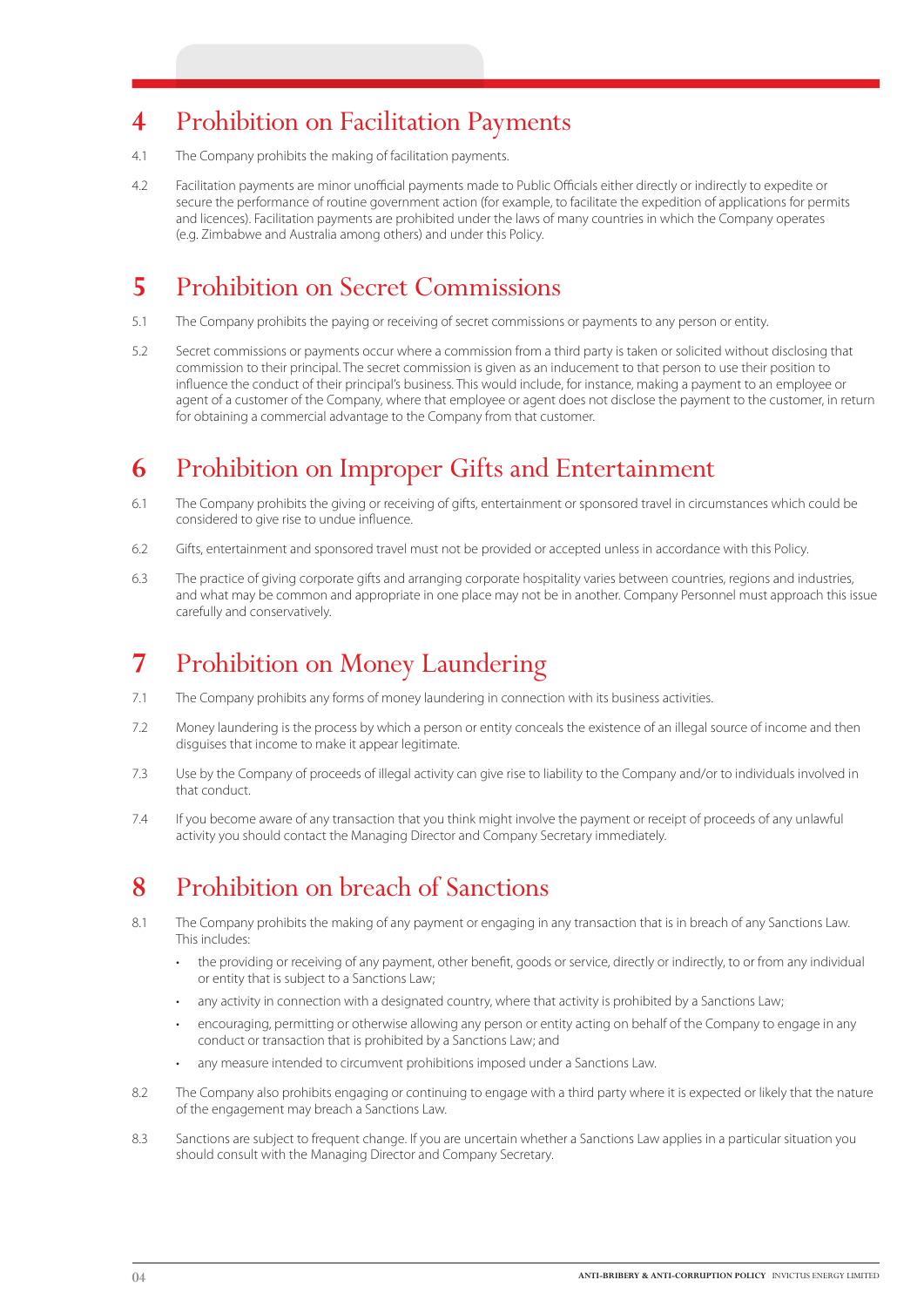# **9** Application to Third Parties: Agents, Intermediaries, Distributors, Suppliers, Contractors, Joint Venture Partners and Merger and Acquisition Targets

### **Prohibition on provision of benefit for improper purpose through an agent or third party**

- 9.1 The Company engages with a broad range of third parties in a variety of circumstances, particularly in its business activities and across the activities of its supply chain. In certain circumstances, the Company may be liable for the improper actions of these third parties.
- 9.2 The Company prohibits the provision of a benefit to a third party where it is expected or possible that some or all of that benefit will be provided or offered to another person, in order to obtain any improper business advantage for the Company.

#### **Internal controls**

- 9.3 Where the Company proposes to engage a third party to represent it or act on its behalf, it is important to implement appropriate controls to ensure that the actions of the third party will not adversely affect the Company. These third parties might include agents, distributors, intermediaries and suppliers.
- 9.4 Third parties who pose particular risk to the Company of breaching anti-bribery laws include those that operate in developing or emerging economies (which includes many African countries), or are involved in negotiating any business arrangements or transactions with the public or private sector on behalf of the Company in any country (including bidding for tenders, negotiating supply contracts, arranging leases or licences or providing transportation or customs clearance services).

#### 9.5 *(a) Communication of the Policy*

The standards of conduct set out in this Policy should be clearly communicated to third parties, together with the expectation that the third parties comply with the standards.

#### *(b) Contracts with third parties*

Contracts with third parties should be in writing and contain relevant anti-corruption clauses and assurances and prohibition on conduct that would breach Sanctions Laws.

#### *(c) Oversight of third parties*

The Company Personnel who engage third parties must maintain oversight of the work of those third parties, including where appropriate, receiving progress reports, reviewing invoices and other documentation, in order to determine that legitimate work has been done and improper payments have not been made.

#### *(d) Due Diligence*

Where it is proposed that the Company:

- enter into a joint venture, due diligence must always be conducted on the proposed partner before entering into the joint venture relationship,
- acquire or invest (either solely or conjunction with another party) in a third party entity, due diligence must always be conducted on the entity concerned; or
- enter into any transaction in a country in which it has not previously conducted business, due diligence must always be conducted on the country concerned.

In the case of the first two bullet points, the due diligence investigation must define how the asset was acquired by the proposed partner or third party entity.

Where due diligence is required, a due diligence report must be completed and retained. If any issues of concern or 'red flags' are identified by this due diligence, the Managing Director and Company Secretary must be informed immediately. The Managing Director and Company Secretary will then determine if a more detailed investigation is required prior to engaging in the proposed relationship.

#### **Joint Ventures**

- 9.6 The Company will ensure that any joint venture that is effectively controlled by the Company through ownership, management or other involvement complies with this Policy, or has in place equivalent policies and procedures.
- 9.7 The Company is committed to working with its joint venture partners to achieve the standards outlined in this Policy where the Company does not exercise effective control within the joint venture. The Company will take such steps as are open to it to require that any such joint venture complies with the standards set out in this Policy.
- 9.8 Company Personnel who are involved in the operations of joint venture partners should pay particular attention to signs of improper payments and should voice objections where appropriate. If such a Company representative becomes aware of evidence that a joint venture partner has engaged or may engage in improper payments, that evidence must be reported to the Managing Director and Company Secretary.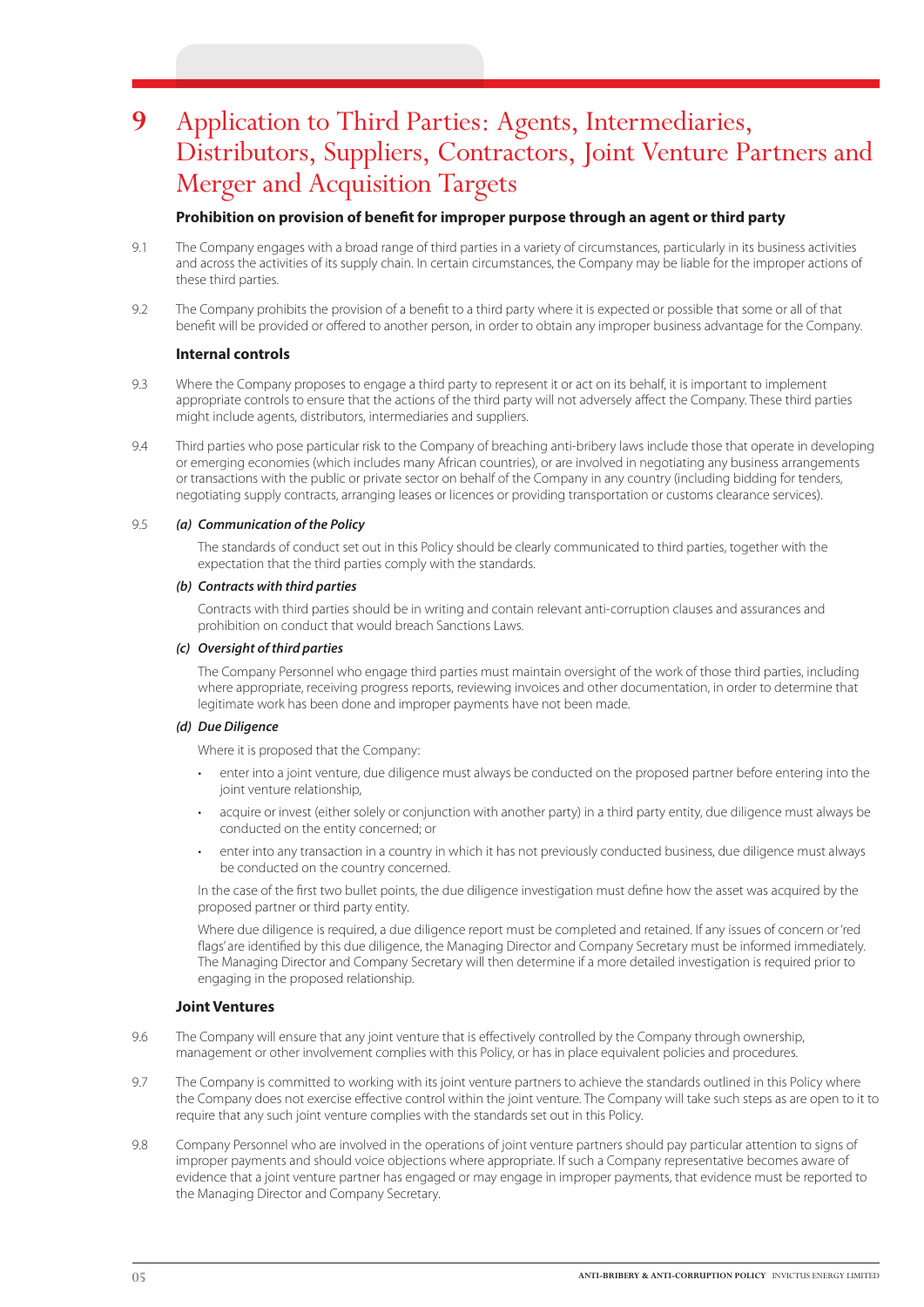### **10** Donations and Sponsorships

10.1 Donations and sponsorships must not be used as a means of making improper payments.

# **11** Accounting, Books and Records

- 11.1 The Company is required to maintain a system of internal accounting controls and make and keep books and records which accurately and fairly reflect, in reasonable detail, the parties, the payment arrangements and the purpose of all transactions and disposition of assets.
- 11.2 No undisclosed or unrecorded fund or account may be established for any purpose.
- 11.3 False, misleading or incomplete record keeping is a criminal and civil offence in many countries where the Company operates or trades.
- 11.4 The Company's internal audit function will carry out periodic reviews to test the effectiveness of this Policy and identify potential bribery and corruption risks to the Company.

### **12** Consequences of Non-Compliance

- 12.1 Bribery and the other types of improper payments prohibited by this Policy are prohibited under the laws of all countries in which the Company operates. Breaches may expose the Company and Company Personnel to criminal penalties and/or civil action.
- 12.2 Possible penalties include substantial fines and, for individuals, imprisonment. For the Company, the risks also include exclusion from tendering for government or private contracts and reputational damage.
- 12.3 Conscious disregard, deliberate ignorance and wilful blindness will not avoid liability in relation to any of the matters set out in this Policy.
- 12.4 Failure to observe this Policy by Company Personnel will also lead to disciplinary action by the Company, which may include termination of employment.

### **13** Reporting Bribery or Other Improper Payments

- 13.1 The Company recognises the value and importance of its directors, officers and employees reporting identified or suspected instances of bribery, secret commissions, money laundering, facilitation payments or other improper payments and strongly supports such disclosures and reports.
- 13.2 All persons should remain alert to any instances of directors, officers, employees, subsidiaries or joint venture partners, agents, suppliers, distributors or other contractors attempting to, or engaging in, bribery or other improper conduct or otherwise not meeting the standards of behaviour required under this Policy.
- 13.3 Reports concerning suspected or actual instances of bribery or other improper practices should be made to the Managing Director and Company Secretary.
- 13.4 If you are unsure whether a particular act constitutes bribery, a facilitation payment, a secret commission or money laundering, or if you have any other queries, you should ask the Managing Director and Company Secretary.
- 13.5 The Company will take all available steps to protect from detrimental treatment anyone who refuses to take part in conduct that may constitute bribery or improper conduct or who raises genuine concerns in respect of any such conduct, even if they turn out to be mistaken or that refusal may affect the Company's business.
- 13.6 Detrimental treatment includes dismissal, disciplinary action, threats or other unfavourable treatment connected with raising a concern. If you are subjected to such treatment, you should inform the Managing Director and Company Secretary immediately.
- 13.7 Suppliers, contractors, agents or other business partners who have any concerns which they wish to raise under this Policy should approach the Managing Director and Company Secretary.